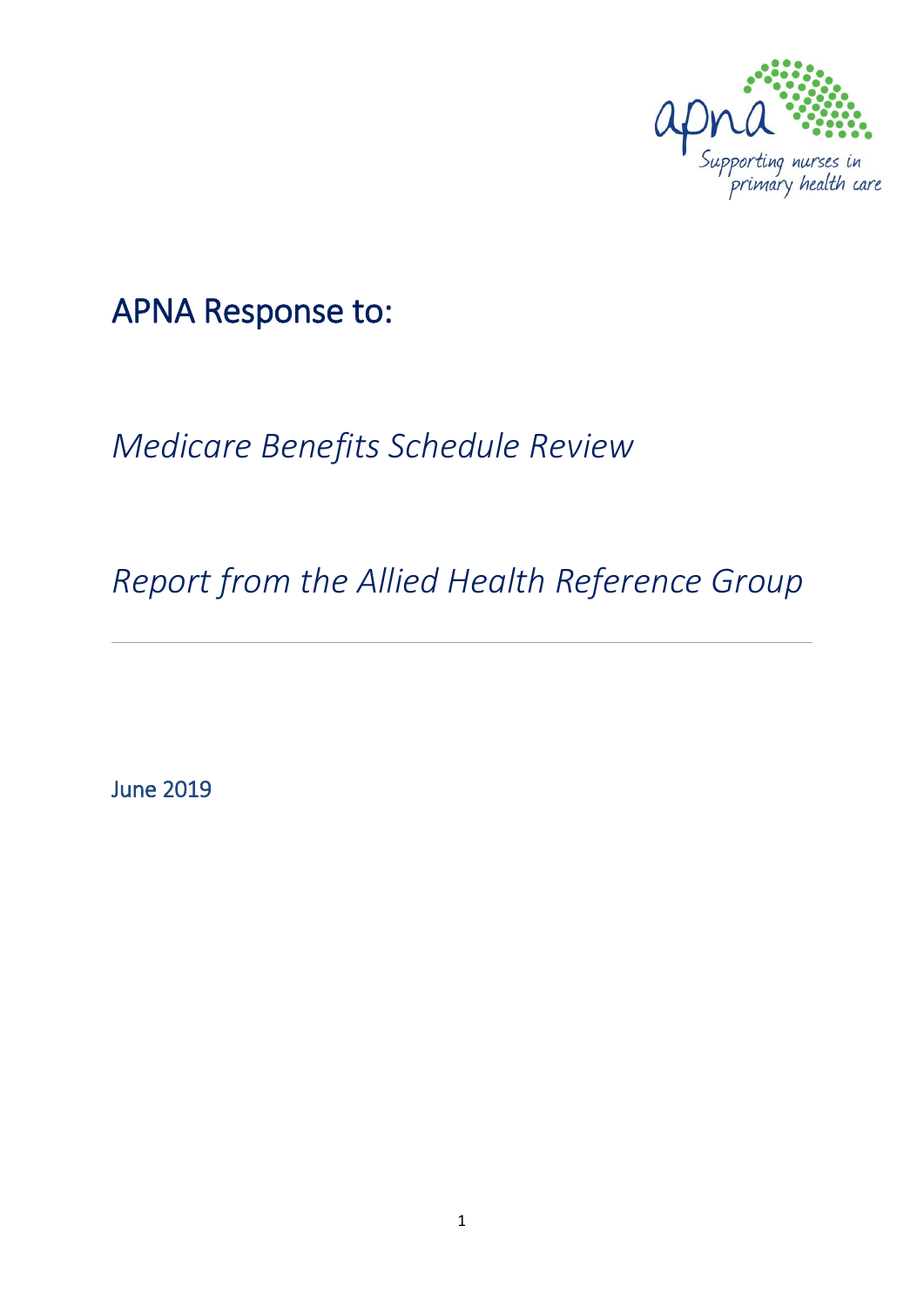### About APNA

The Australian Primary Health Care Nurses Association (APNA) is the peak professional body for nurses working in primary health care. APNA champions the role of primary health care nurses; to advance professional recognition, ensure workforce sustainability, nurture leadership in health, and optimise the role of nurses in patient-centred care.

APNA is bold, vibrant and future-focused. We reflect the views of our membership and the broader profession by bringing together nurses from across Australia to represent, advocate, promote and celebrate the achievements of nurses in primary health care.

[www.apna.asn.au](http://www.apna.asn.au/)

### Our Vision

A healthy Australia through best practice primary health care nursing.

### Our Mission

To improve the health of Australians, through the delivery of quality evidence-based care by a bold, vibrant and well support primary healthcare nursing workforce.

### Contact us

APNA welcomes further discussion about this review and our submission. Contact:

Shanthi Gardiner

[policy@apna.asn.au](mailto:policy@apna.asn.au)

1300 303 184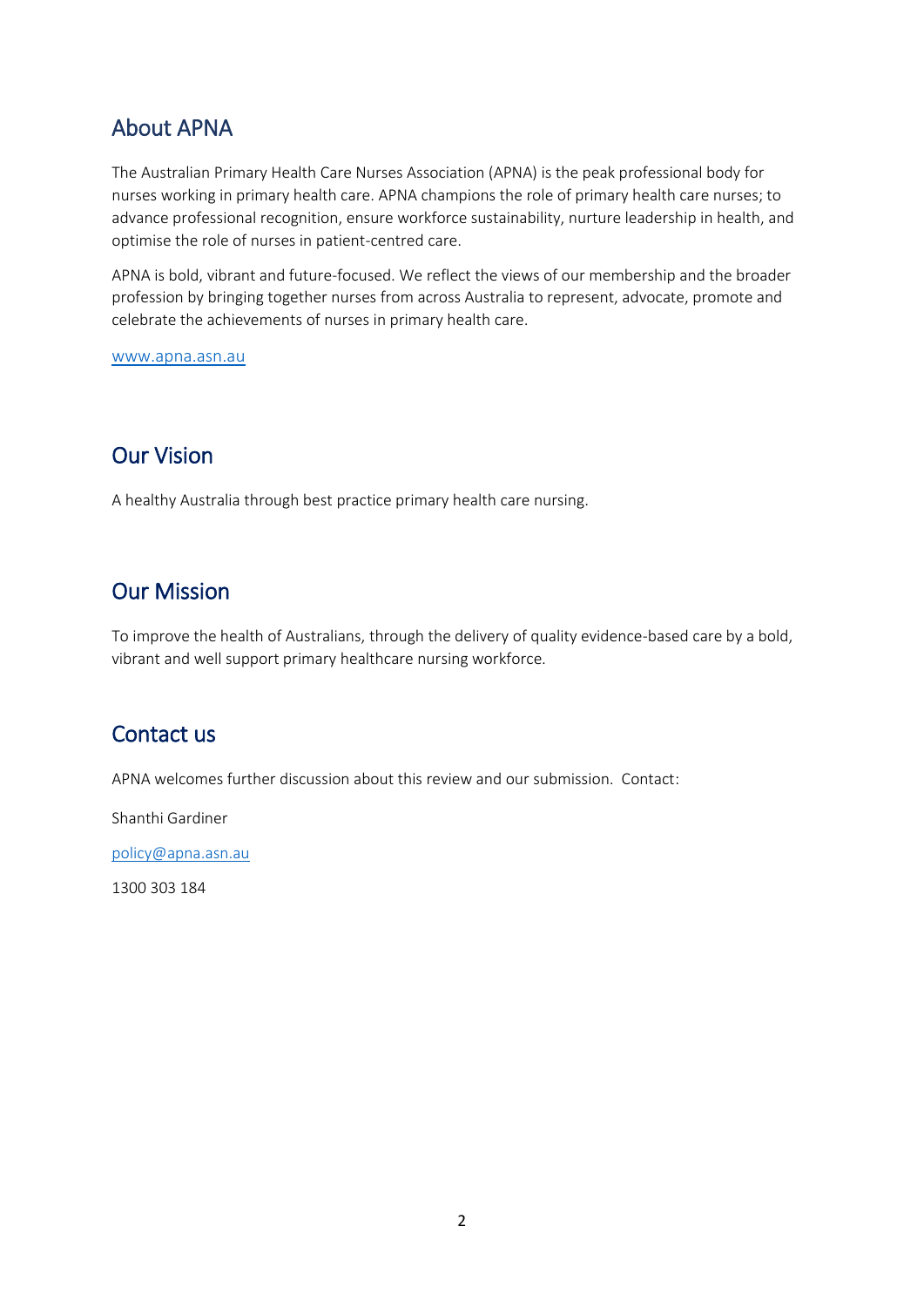# **Table of Contents**

## Contents

| APNA's overarching view of the Allied Health Reference Group recommendations |  |
|------------------------------------------------------------------------------|--|
| APNA's response to specific Allied Health Reference Group recommendations 8  |  |
|                                                                              |  |
|                                                                              |  |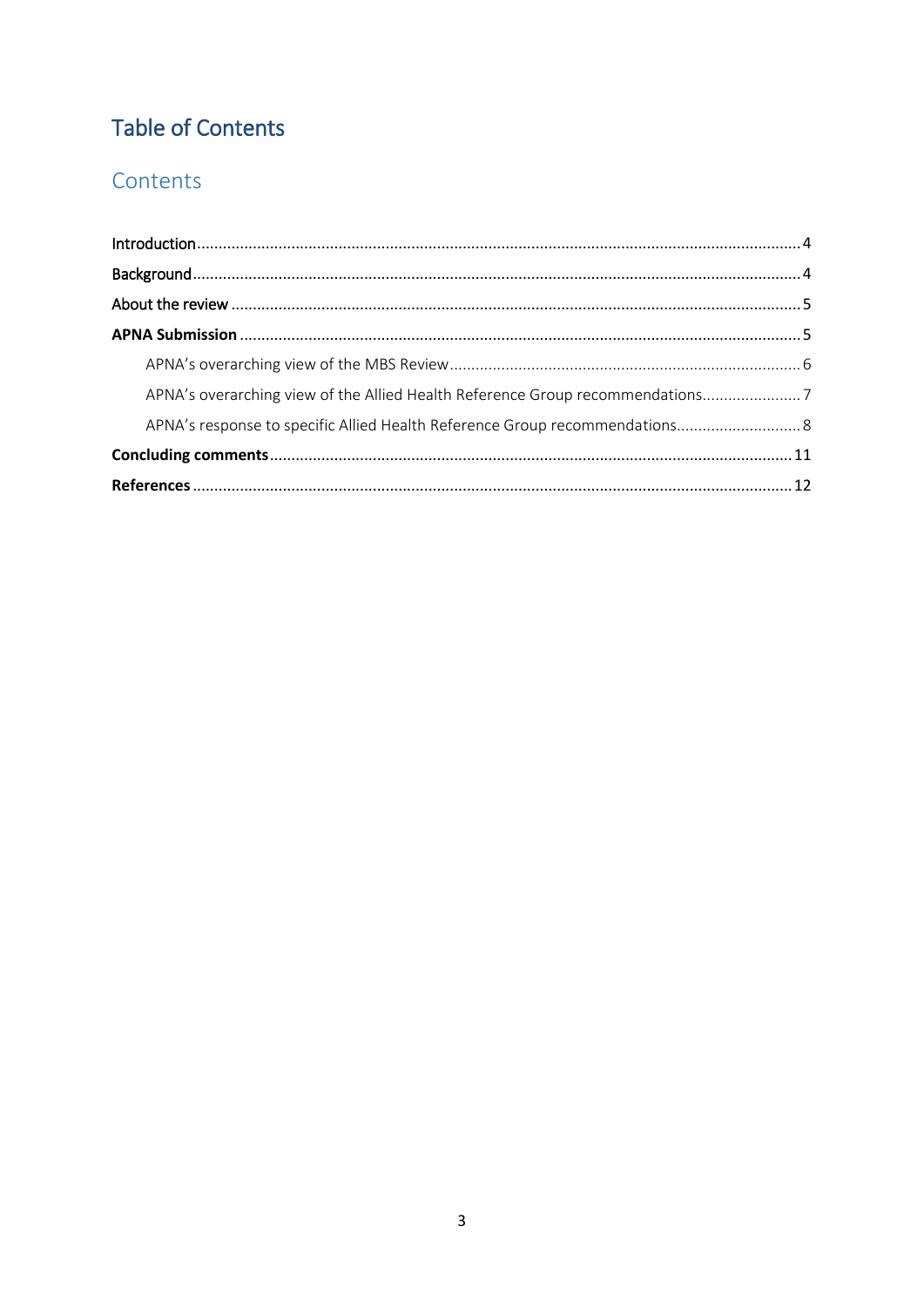## <span id="page-3-0"></span>Introduction

The Australian Primary Health Care Nurses Association (APNA) welcomes the opportunity to contribute to the consultation regarding the *Report from the Allied Health Reference Group (AHRG*), as part of the Medicare Benefits Schedule (MBS) Review.

We are providing this submission on behalf of our membership of Australian primary health care nurses.

## <span id="page-3-1"></span>**Background**

Primary health care nurses are the largest group of healthcare professionals working in primary health care. In Australia, more than 78 000 nurses work outside of the hospital setting in primary health care (Department of Health 2019) including nurse practitioners (NPs), registered nurses (RNs), enrolled nurses (ENs) and registered midwives (RMs). These nurses are skilled, regulated and trusted health professionals working in partnership with the multidisciplinary team and their local communities to prevent illness and promote health across the lifespan. They work in a range of clinical and nonclinical roles, in urban, rural and remote settings including:

- general practice
- residential aged care
- correctional health (juvenile and adult)
- community-controlled health services
- refugee health services
- alcohol and other drug rehabilitation services
- primary mental health services
- health promotion services
- antenatal clinics and maternal child health services
- domiciliary settings in the home, custodial/detention settings, boarding houses and outreach to homeless people
- educational settings including preschool, primary and secondary school, vocational and tertiary education settings
- specialist practices including skin and cosmetic clinics
- occupational settings occupational health and safety and workplace nursing
- informal and unstructured settings including ad hoc roles in daily life, such as sports settings and community groups

Nurses frequently work, and interact with, a broad range of health professionals, including allied healthcare professionals. They do this while providing team based care, referrals and assisting patients to navigate their health care and the systems that provide it.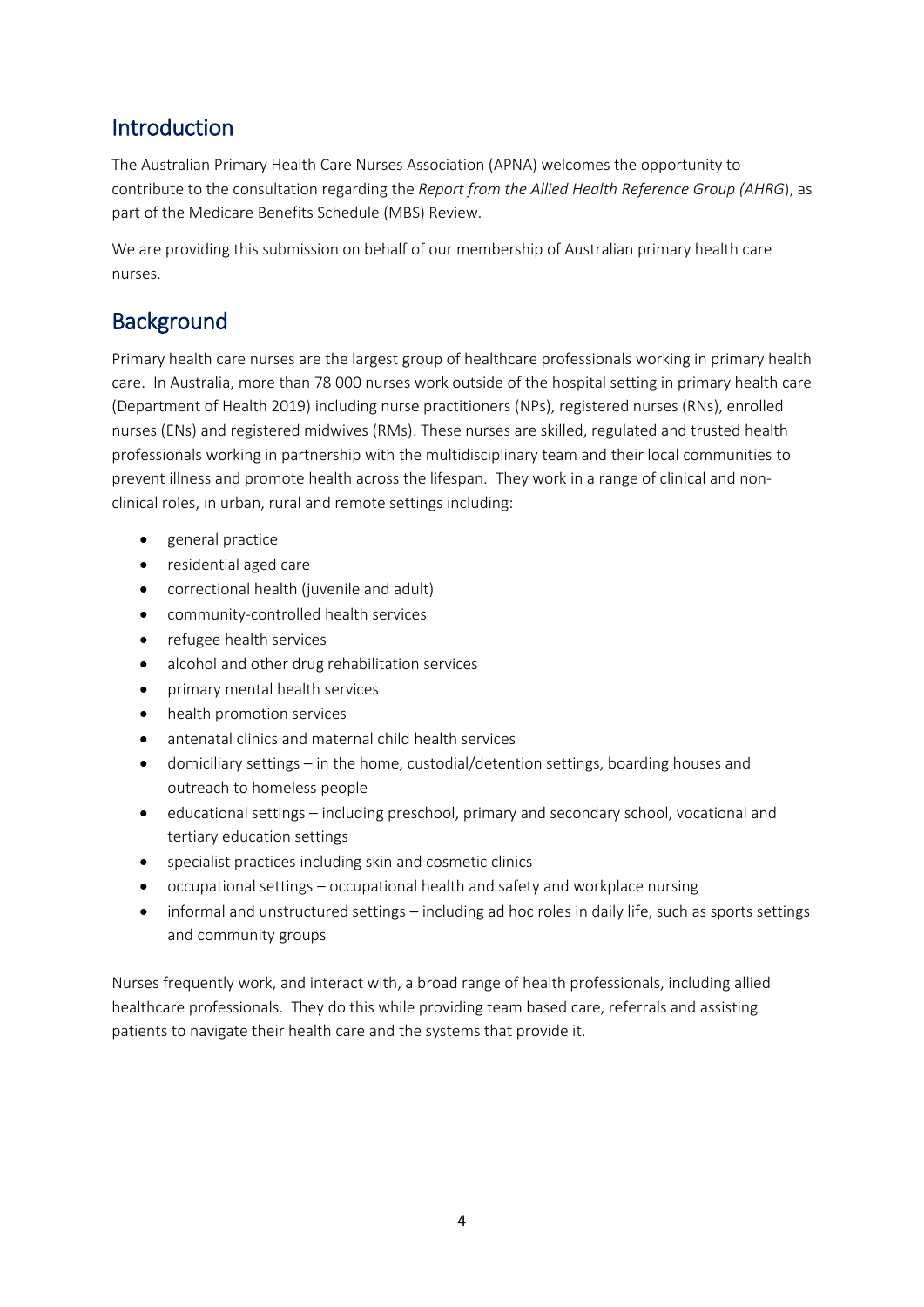### <span id="page-4-0"></span>About the review

APNA supports the goals of the MBS Review to deliver:

- Affordable and universal access
- Best practice health services
- Value for the individual patient
- Value for the health system

APNA understands that the MBS Review Taskforce is currently seeking feedback and comments from key stakeholders in the primary care sectors on the Reports of Primary Care Reference Groups (PCRG) – in this case that of the AHRG.

In particular we understand that the MBS Review Taskforce is seeking views on:

- 1. The Recommendations made in the reports agreement/disagreement and any relevant evidence to support arguments;
- 2. Any aspects of primary care that have not been considered as part of the report that may be considered to require further investigation.

We are aware that this feedback will inform the final *Report from the AHRG* which will be provided to the MBS Review Taskforce to consider and make recommendations to the Minister for Health, for consideration by Government.

## <span id="page-4-1"></span>APNA Submission

The nurse role in primary health care is essential to achieving improved population health outcomes and better access to primary health care services for communities. Considering this and with more than 13,000 nurses in general practice (Department of Health 2019), primary health care nurses have a key role in the delivery of care within general practice and the multidisciplinary team-based approach to care that is required for optimal management of complex chronic disease.

Primary health care nurses are key to the development and implementation of *patient-centred* GP Management Plans (GPMP), particularly due to their care facilitation/coordination skills including liaising between the patient and the multidisciplinary team, follow up to ensure GPMP implementation, and coordination of the review process.

APNA is contributing to this consultation regarding the *Report from the AHRG* from this perspective.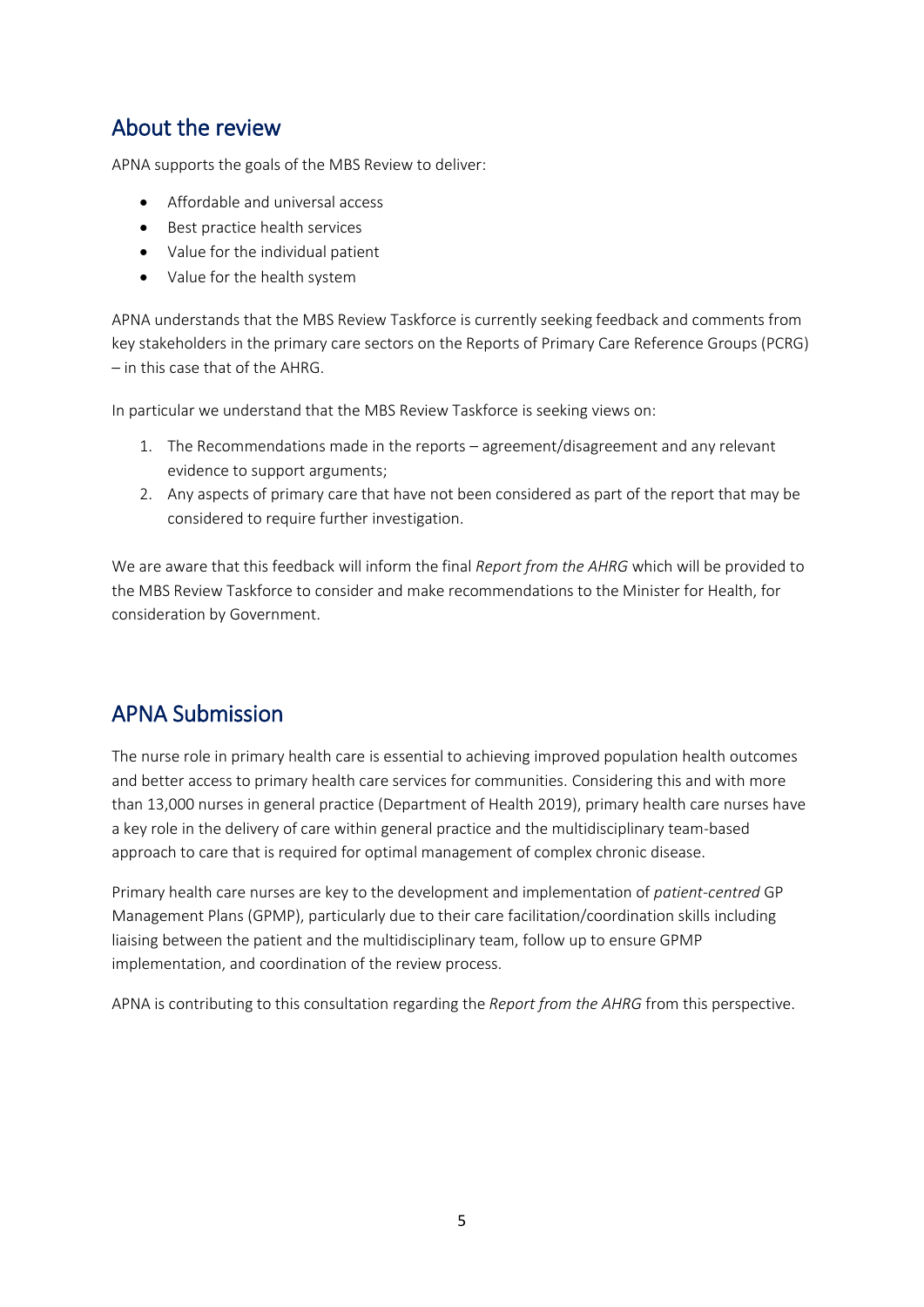### <span id="page-5-0"></span>APNA's overarching view of the MBS Review

- The MBS Review presents a unique opportunity to directly address unmet health needs of the Australian population, especially the needs of patients with chronic disease, by making progress toward a contemporary Australian universal healthcare system that is outcomes-focused and value-based (AHHA 2017).
- Multidisciplinary team-based care is required for optimal management of chronic health conditions (Freund 2015). The importance of this should not be undersold, as less reliance on GP fee-for-service visits at the centre of the general practice funding model will result in improved healthcare access and better value care for all Australians. Funding models for primary health care must reflect this.
- The current fee-for-service MBS funding model poses challenges to such a contemporary healthcare system (Willis 2006; Cashin 2015). In some contexts, particularly urban areas, a continuation of current fee-for-service models operating primarily through general practice contexts is sensible. However, block-funding models will also be required to supplement fee-forservice models in contexts where access to GPs is impractical or difficult to provide.
- APNA endorses the work of the General Practice and Primary Care Clinical Committee (GPPCCC) and supports the recommendations made by this committee, and the patient-centred approach to care that underpins them. APNA urges the GPCCC to scrutinise how the MBS funding model might be redesigned to more effectively harness the full potential of key healthcare professionals, who can play a key role in bridging the gap in the delivery of primary health care in underserved populations. As in the face of likely health workforce shortages and changed healthcare challenges, the health workforce must realign itself to deliver better access to the skilled and evidence-based chronic disease management now required by the population (Leggat 2014).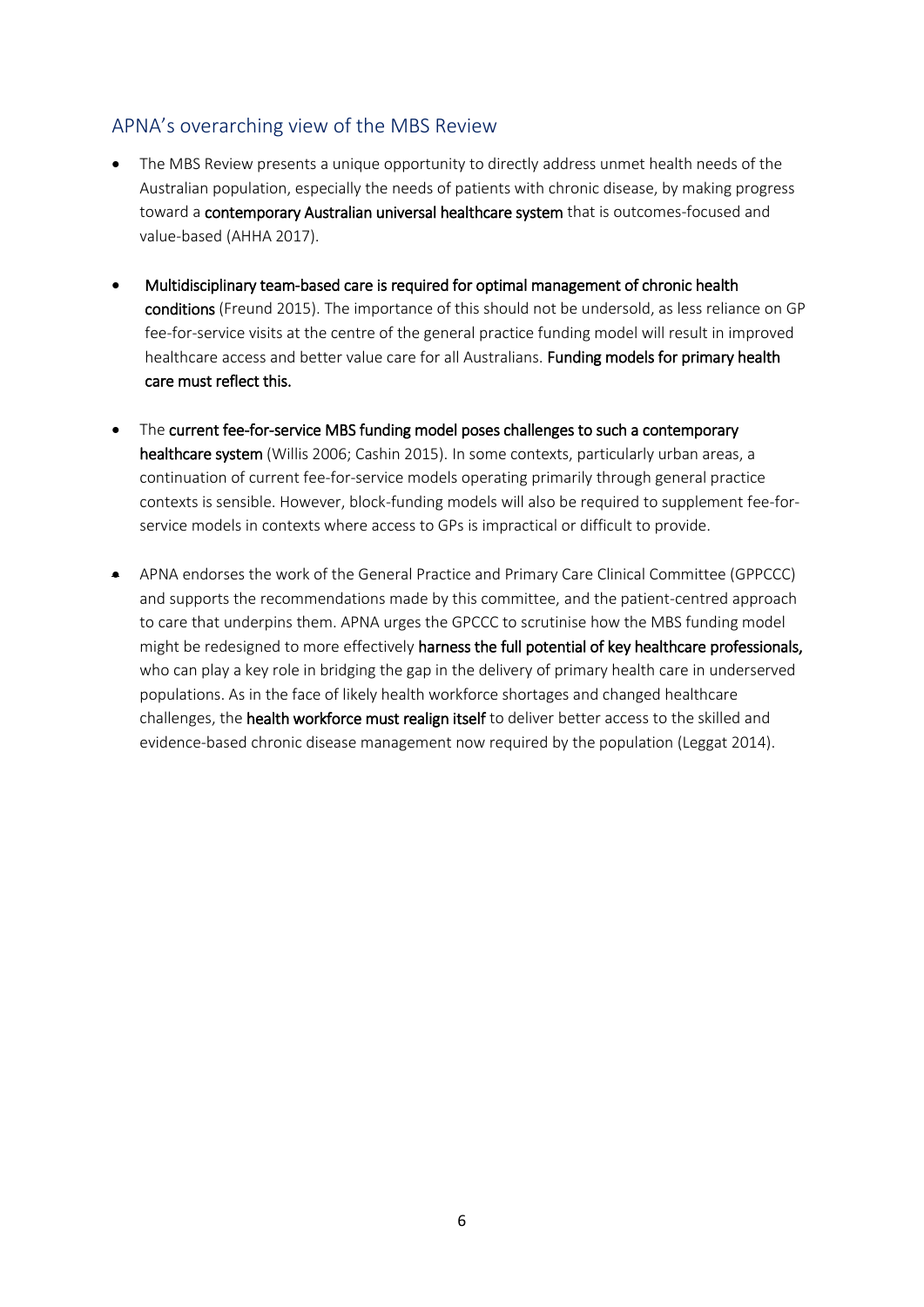## <span id="page-6-0"></span>APNA's overarching view of the Allied Health Reference Group recommendations

- APNA believes that barriers preventing allied health professionals from working to their full scope of practice must be challenged to improve the efficiency and effectiveness of the Australian health care workforce to meet the needs of the population (Leggat 2014).
- APNA supports each of the eighteen key recommendations articulated by the AHRG, taking the view that they have strong potential to contribute to improved access to best practice, valuebased health care for Australians, from regulated, registered health professionals.
- APNA supports the evaluation of any changes made to the MBS at the 12-24 month point in order to assess:
	- o Does the care provided under any new, or amended, item number represent high value for the individual and for the health care system
	- o How this item is accessed e.g. frequency, geographically
	- o Whether the benefits of the care provided exceed the increased cost to the health care system
- APNA also broadly supports the submission being made by the Allied Health Professions Australia (AHPA).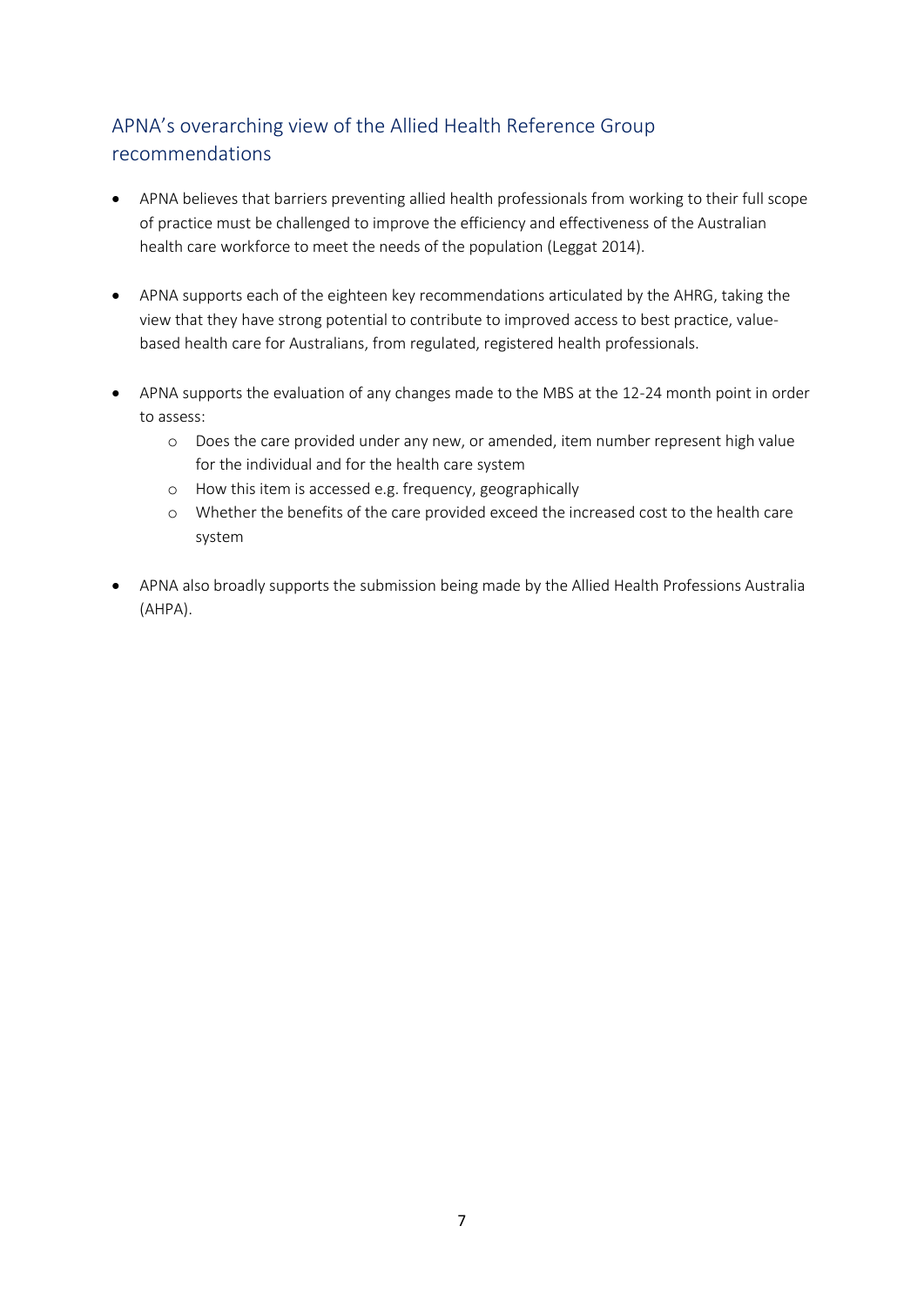### <span id="page-7-0"></span>APNA's response to specific Allied Health Reference Group recommendations

With specific reference to the eighteen recommendations contained within the *Report from the AHRG,* APNA holds the following views:

#### Recommendation 1 – encourage comprehensive initial assessment by allied health professionals

APNA agrees with this recommendation as put forward by the AHRG.

If this recommendation is implemented, the proposed new item number (109AA) should be reviewed at 12-24 months, to evaluate the impact of any change in terms of improving the quality of the health care system and for financial impacts on individuals, clinicians and the health care system.

#### Recommendation 2 – expand allied health involvement under team care arrangements

APNA agrees with this recommendation in principle as it supports access to multidisciplinary care for patients with chronic disease.

The need for further allied health access could be guided by a patient's GP or lead clinician, based on best practice guidelines for conditions such as diabetes, chronic pain or stroke.

Again, any expansion should be reviewed at 12-24 months, to evaluate the impact of such an expansion in terms of improving the quality of the health care system and for financial impacts on individuals, clinicians and the health care system.

Additionally, primary health care nurses are aware from their interaction with patients, that cost is a barrier to accessing important ongoing allied health input that may improve the management of chronic health conditions. This is particularly the case for marginalised, underserved and vulnerable patient groups, who often have high need and complex presentations. APNA supports this recommendation as it has the potential to reduce preventable disease progression through lowering barriers to access and encouraging evidence-based use of allied health.

NB: As the MBS Taskforce would be aware, the *General Practice and Clinical Care Committee* (GPPCCC) has recommended combining item 721 (GP Management Plans) and item 723 (Team Care Arrangements), with allied health items to be linked to GP Management Plans (GPPCCC recommendations 4 and 5).

#### Recommendation 3 – improve access to orthotic or prosthetic services

APNA agrees with this recommendation.

#### Recommendation 4 – incentivise group therapy for chronic disease management

APNA supports exploration and/or trialling of methods such as a Practice Incentive Payment (PIP) to support group therapy for chronic disease management, so that this is sustainable for allied health professionals to deliver. There is sufficient evidence of benefit to the health care system of this approach including cost effectiveness and increased service access at the population level.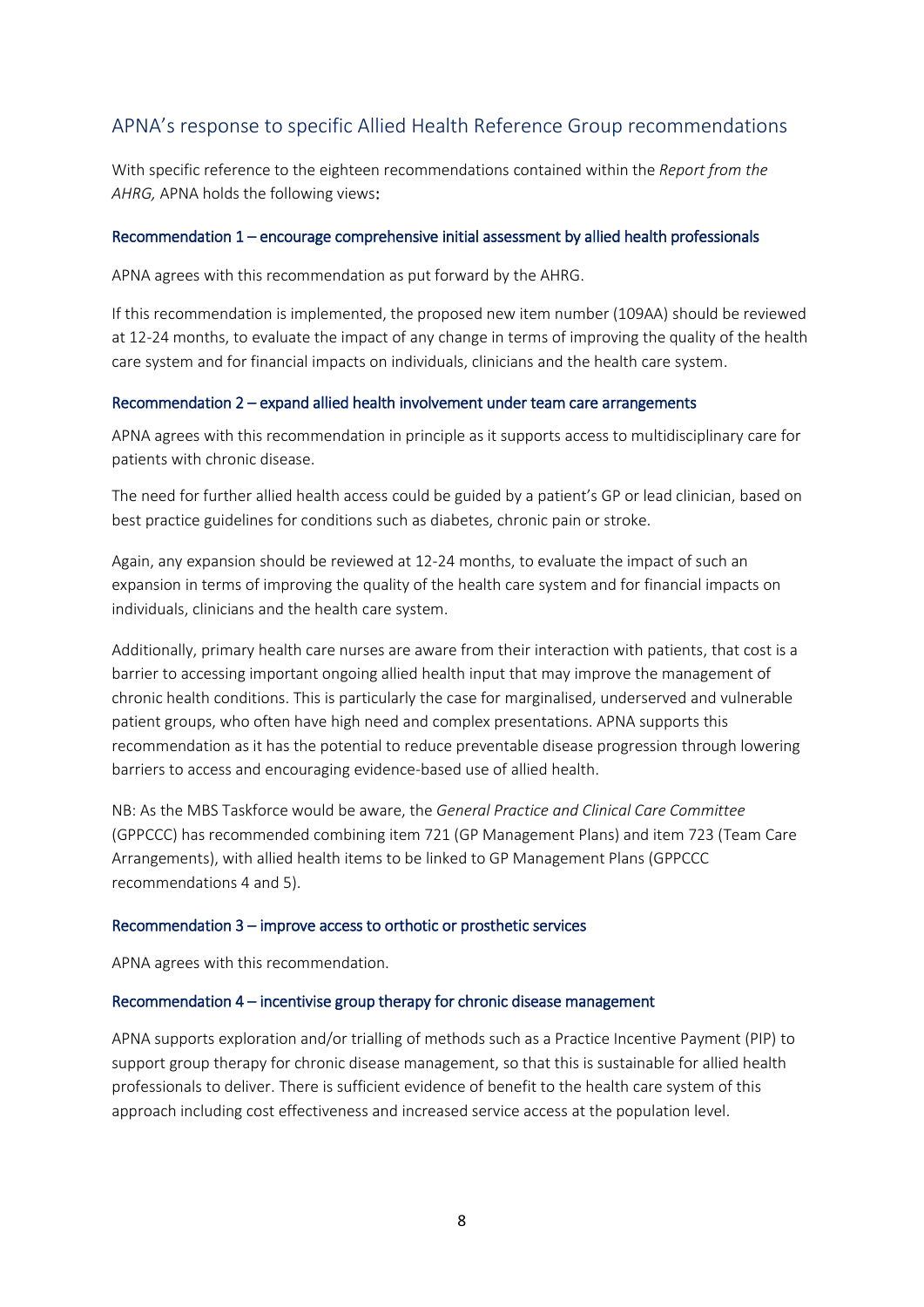#### Recommendation 5 – understand the effectiveness of group allied health interventions

APNA supports this recommendation, to further inform recommendation 4.

#### Recommendation 6 – improved access to paediatric allied health assessments

Recommendation 7 – improve access to complex paediatric allied health assessments for children with a potential ASD, CND or eligible disability diagnosis

Recommendation 8 – encourage multidisciplinary planning for children with a potential ASD or eligible disability diagnosis

Recommendation 9 – improve access to M10 treatment items as group therapy

Recommendation 10 – improve access to M10 items for patients with severe speech and language disorders

Recommendation 11 – improve access to the ASD and eligible disability assessment to people under 25

#### Recommendation 12 – improve allied health collaboration during assessments

APNA supports recommendations six to twelve, to increase and enhance access to important allied health expertise for children with disabilities, where they are not eligible for the National Disability Insurance Scheme (NDIS).

If these recommendations are implemented, relevant item numbers should be reviewed at 12-24 months, to assess the impact of such an expansion in terms of improving the quality of the health care system and for financial impacts on individuals, clinicians and the health care system.

#### *Longer term recommendations:*

#### Recommendation 13 – support the codifying of allied health research and evidence

APNA agrees with the principle of this recommendation. Such work will allow for important evaluation work to occur to link service provision to health outcomes, to inform policy decisions regarding the delivery of efficient and effective, outcomes focused, value based health care.

Work to determine how to codify the activity of all primary health care professionals, including the primary health care nursing workforce, must also be undertaken, which APNA commented on in its response to the *GPPCCC report.*

The establishment of an allied health research base and research capacity should occur in collaboration with that for primary health care nursing, and in line with other work that is occurring nationally such as the development of the Primary Health Care Data Asset and as part of a national health workforce strategy.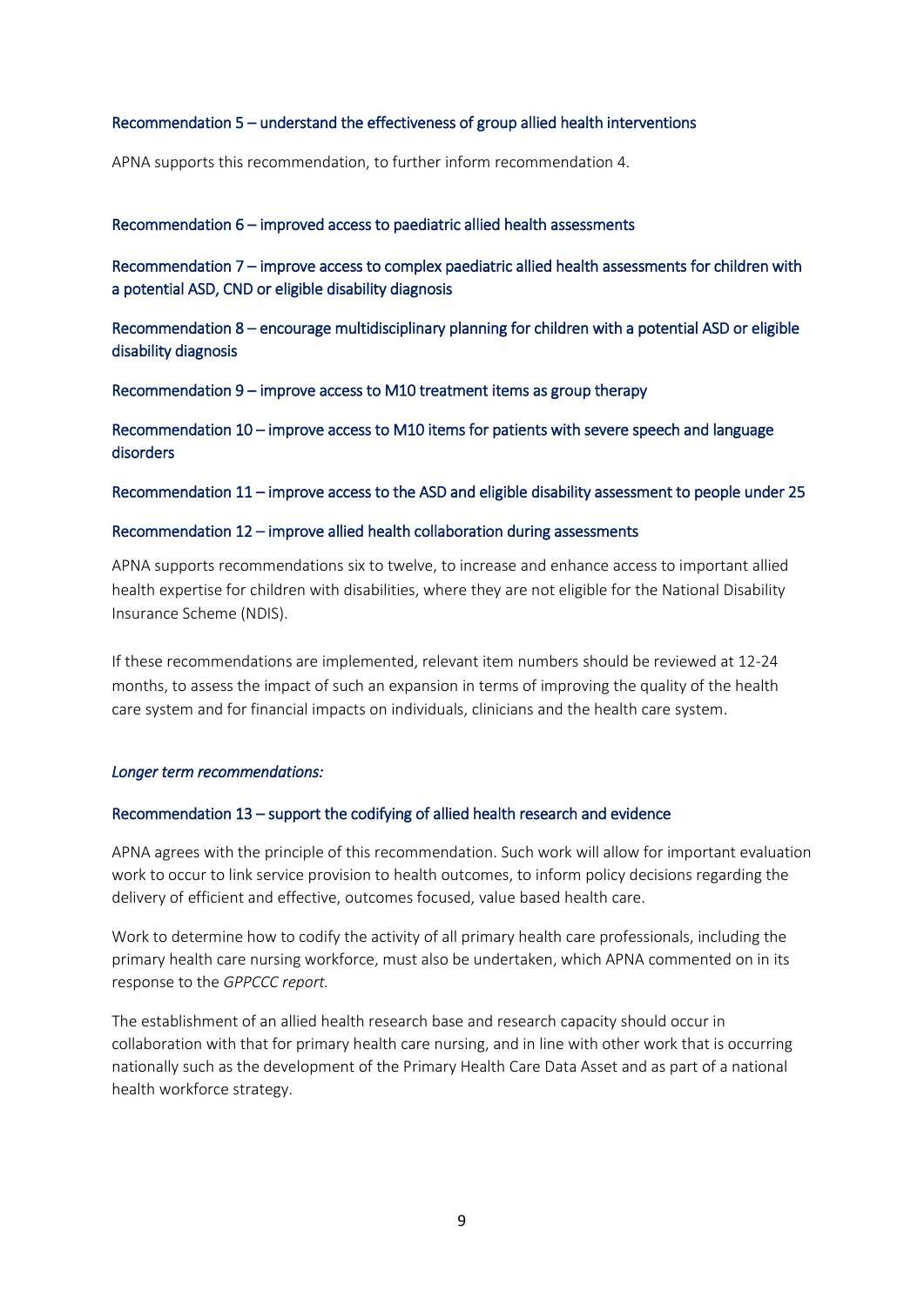#### Recommendation 14 – improve access to allied health services via telehealth

APNA agrees with the two components of this recommendation – to gather national evidence to support telehealth interventions and to increase flexible access to allied health services for Australians living rurally/remotely, with the restriction that the allied health professional must be a primary health care provider for the patient, defined as having had at least two face-to-face consultations with the patient.

APNA strongly supports improved allied health access for rural/remote populations via telehealth, providing that, as stated in the *Report from the AHRG,* "allied health professionals can deliver the same outcomes via teleconference as in face-to-face consultations to ensure that there is no compromise in service delivery or standard of care". APNA would like to see this based on evidence, to ensure this access meets the goals of value for the individual patient and the health system.

#### Recommendation 15 – pilot non fee-for-service allied health payment models

APNA agrees with this recommendation.

#### Recommendation 16 – enhance communication between patients, allied health professionals and GPs

Primary health care nurses should be included in this recommendation, as they are a key part of the multidisciplinary team-based approach to care that is required for optimal management of complex chronic disease. Primary health care nurses are key to the development and implementation of *patient-centred* GP Management Plans (GPMP), particularly due to the care facilitation/coordination skills they utilise, which includes liaison between the patient and the multidisciplinary team, follow up to ensure GPMP implementation, and coordination of the review process.

Primary health care nurses should also be included in the statement made under this recommendation:

"[Invest] in a CDM pathway education campaign for allied health professionals and GPs (especially if the MBS Review results in significant changes). This should promote shared decision-making, which integrates a patient's values and care goals with the best available clinical evidence in order to make treatment decisions."

Any education campaign must include the full multidisciplinary team.

APNA agrees with part (b) of this recommendation.

#### Recommendation 17 – allow non-dispensing pharmacists to access allied health items

APNA agrees that non-dispensing pharmacists should be able to access allied health items. This will further support the management and review of sometimes complex medication regimes for patients with chronic health conditions, reduce the associated known risks of poor medication management and its contribution to hospital presentations.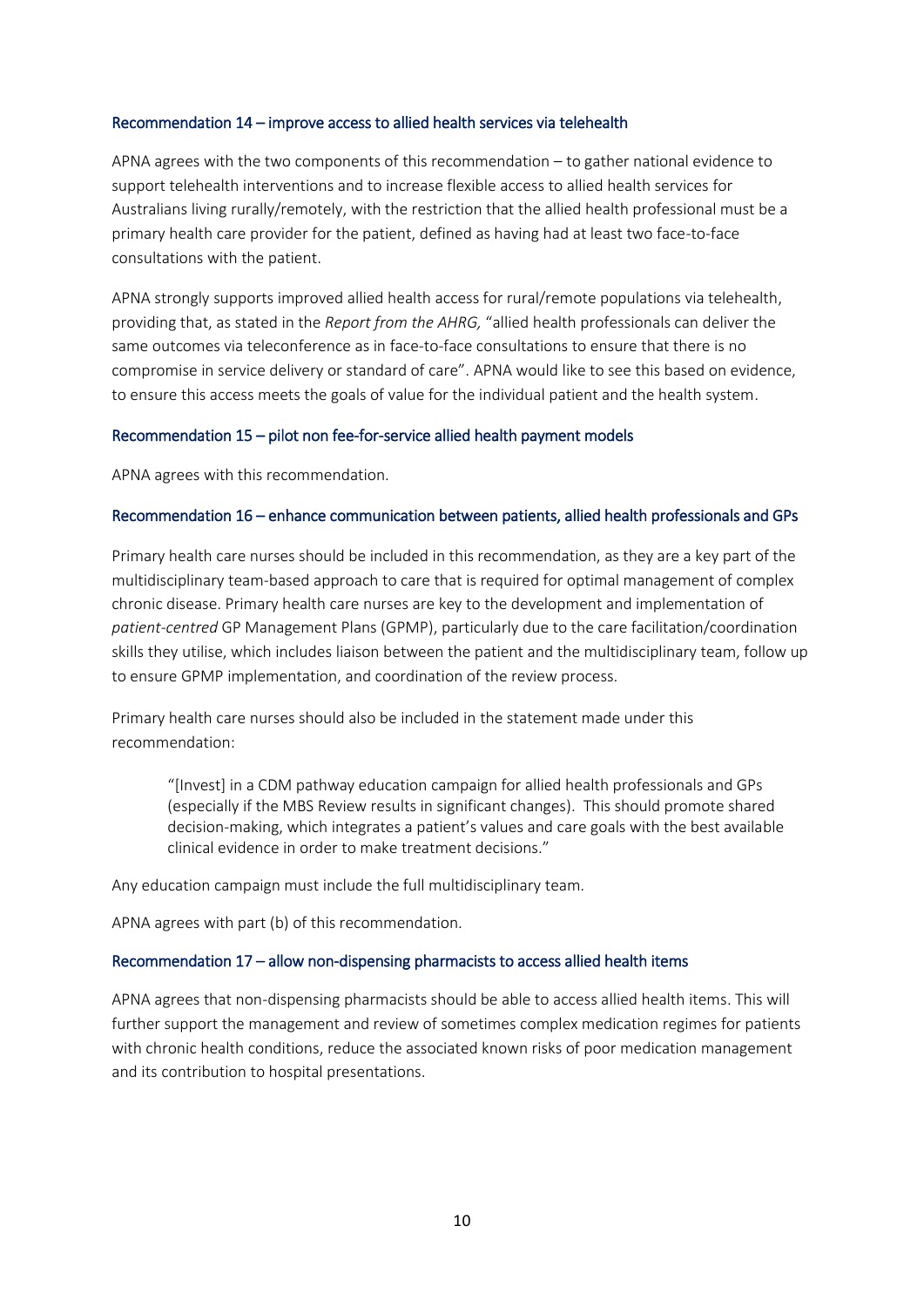#### Recommendation 18 – expand the role of allied health in the Australian public health care system

APNA agrees with this recommendation. Adequately funded, team-based, patient-centred care is required for optimal management of chronic health conditions.

APNA highlights that primary health care nurses also have a significant contribution to make with regards to preventative health, particularly in screening for risk factors for chronic disease and are an important part of the pathway for referral to allied health for intervention regarding identified risk factors. This should be explored as part of any focused work under this recommendation.

APNA also suggests that in order to reflect a team-based, patient-centred approach to care, the proposed GP Primary Prevention Plan would be better named e.g. Patient Prevention Plan, so it is not discipline-specific, and most importantly, to ensure that it has more meaning for the patient.

### <span id="page-10-0"></span>Concluding comments

APNA believes that, as for primary health care nurses, barriers preventing allied health professionals from working to their full scope of practice, must be challenged in order to improve patient access, and ultimately, their health outcomes. Enabling all health care professionals to work to their full scope facilitates better outcomes for patients, enhanced productivity, and value for money within the healthcare system.

APNA endorses the work of the AHRG and supports the intent of each recommendation, however emphasises that if implemented, the proposed changes and new items must reviewed at 12-24 months, to evaluate the impact of such an expansion in terms of improving the quality of the health care system and for financial impacts on individuals, clinicians and the health care system.

AHPA has been consulted by APNA in the forming of this submission. APNA broadly supports the AHPA position.